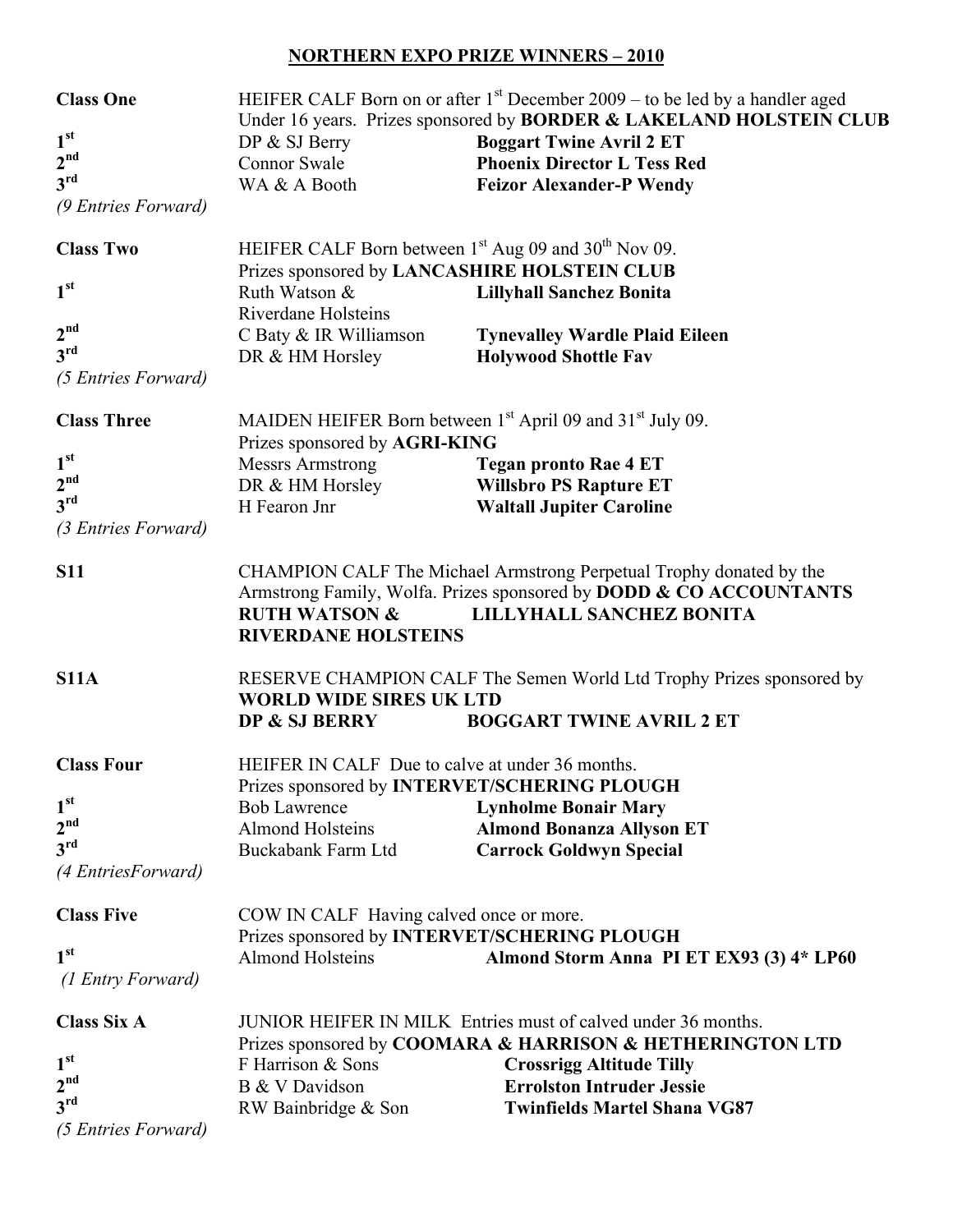| <b>Class Six B</b>                 | SENIOR HEIFER IN MILK Entries must of calved under 36 months.<br>Prizes sponsored by GENUS                                                                                                                                                                   |                                                                           |  |
|------------------------------------|--------------------------------------------------------------------------------------------------------------------------------------------------------------------------------------------------------------------------------------------------------------|---------------------------------------------------------------------------|--|
| 1 <sup>st</sup>                    | <b>Messrs Armstrong</b>                                                                                                                                                                                                                                      | Wolfa Goldwyn Kiwi VG85                                                   |  |
| 2 <sup>nd</sup>                    | A Holliday & s Wake                                                                                                                                                                                                                                          | <b>Blydale Frolics Storm</b>                                              |  |
| 3 <sup>rd</sup>                    | B & V Davidson                                                                                                                                                                                                                                               | Errolston Goldwyn Ricki ET VG87                                           |  |
| (4 Entries Forward)                |                                                                                                                                                                                                                                                              |                                                                           |  |
| <b>S13</b>                         | GENETIC MERIT AWARD The HSBC Bank Trophy will be awarded to the animal<br>In the junior section of the show with the highest PIN value. Prizes sponsored by<br><b>SEMEX UK &amp; NFU MUTUAL</b><br><b>MESSRS ARMSTRONG</b><br><b>WOLFA GOLDWYN KIWI VG85</b> |                                                                           |  |
|                                    |                                                                                                                                                                                                                                                              |                                                                           |  |
| <b>S15</b>                         | JUNIOR CHAMPION The Garnett Trophy.                                                                                                                                                                                                                          |                                                                           |  |
|                                    | Prizes sponsored by MILK LINK LTD<br><b>F HARRISON &amp; SONS</b>                                                                                                                                                                                            | <b>CROSSRIGG ALTITUDE TILLY</b>                                           |  |
| <b>S15A</b>                        | RESERVE JUNIOR CHAMPION Prizes sponsored by                                                                                                                                                                                                                  |                                                                           |  |
|                                    |                                                                                                                                                                                                                                                              | <b>FOUNDATION SIRES &amp; PARAGON VETERINARY GROUP</b>                    |  |
|                                    | <b>MESSRS ARMSTRONG</b>                                                                                                                                                                                                                                      | <b>WOLFA GOLDWYN KIWI VG85</b>                                            |  |
| <b>S16</b>                         | EXHIBITOR BRED JUNIOR CHAMPION The W Parsons Perpetual Trophy.                                                                                                                                                                                               |                                                                           |  |
|                                    | Prizes Sponsored by ARMSTRONG WATSON                                                                                                                                                                                                                         |                                                                           |  |
|                                    | <b>F HARRISON &amp; SONS</b>                                                                                                                                                                                                                                 | <b>CROSSRIGG ALTITUDE TILLY</b>                                           |  |
| <b>S16A</b>                        | RESERVE EXHIBITOR BRED JUNIOR CHAMPION Prizes sponsored by                                                                                                                                                                                                   |                                                                           |  |
|                                    | <b>DUERDENS WHOLESALE MEATS LTD</b>                                                                                                                                                                                                                          |                                                                           |  |
|                                    | <b>MESSRS ARMSTRONG</b>                                                                                                                                                                                                                                      | <b>WOLFA GOLDWYN KIWI VG85</b>                                            |  |
| <b>Class Seven A</b>               |                                                                                                                                                                                                                                                              | JUNIOR 2 <sup>ND</sup> CALVED COW IN MILK Entries must have calved twice. |  |
|                                    | Prizes sponsored by MTS AGRICULTURAL SERVICES LTD                                                                                                                                                                                                            |                                                                           |  |
| 1 <sup>st</sup>                    | B & V Davidson                                                                                                                                                                                                                                               | <b>Errolston Damion Ricki ET VG85</b>                                     |  |
| 2 <sup>nd</sup><br>$2^{\text{rd}}$ | Messrs C Dent                                                                                                                                                                                                                                                | <b>Bridge End Modest Jeanie VG89</b>                                      |  |
|                                    | DJ & S Tomlinson                                                                                                                                                                                                                                             | <b>Bilsrow Gibson Ada VG87</b>                                            |  |
| (6 Entries Forward)                |                                                                                                                                                                                                                                                              |                                                                           |  |
| <b>Class Seven B</b>               | SENIOR 2 <sup>ND</sup> CALVED COW IN MILK Entries must have calved twice.                                                                                                                                                                                    |                                                                           |  |
|                                    | Prizes sponsored by MTS AGRICULTURAL SERVICES LTD                                                                                                                                                                                                            |                                                                           |  |
| 1 <sup>st</sup>                    | Jennings Farmers                                                                                                                                                                                                                                             | <b>Abbeyhouse Gold Peach PI VG89</b>                                      |  |
| 2 <sup>nd</sup><br>$3^{\text{rd}}$ | SL & PS Bell                                                                                                                                                                                                                                                 | <b>Holmland Lee Princess Bee PI VG89 SP</b>                               |  |
|                                    | SL & PS Bell                                                                                                                                                                                                                                                 | Holmland Golden Oralie PI ET VG89 SP                                      |  |
| (5 Entries Forward)                |                                                                                                                                                                                                                                                              |                                                                           |  |
| <b>Class Eight</b>                 | INTERMEDIATE COW IN MILK Entries must have calved three times.                                                                                                                                                                                               |                                                                           |  |
| 1 <sup>st</sup>                    | Prizes sponsored by CATTLE INFORMATION SERVICES                                                                                                                                                                                                              |                                                                           |  |
|                                    | B & V Davidson &                                                                                                                                                                                                                                             | <b>Stannock Kiwi PI VG89 SP</b>                                           |  |
| 2 <sup>nd</sup>                    | <b>Messrs Armstrong</b><br>R & E Butterfield                                                                                                                                                                                                                 | <b>Saxelby Shottle Marie EX92</b>                                         |  |
| 3 <sup>rd</sup>                    | B & V Davidson                                                                                                                                                                                                                                               | <b>Errolston Champion Belle 2 VG88 SP</b>                                 |  |
| (8 Entries Forward)                |                                                                                                                                                                                                                                                              |                                                                           |  |
|                                    |                                                                                                                                                                                                                                                              |                                                                           |  |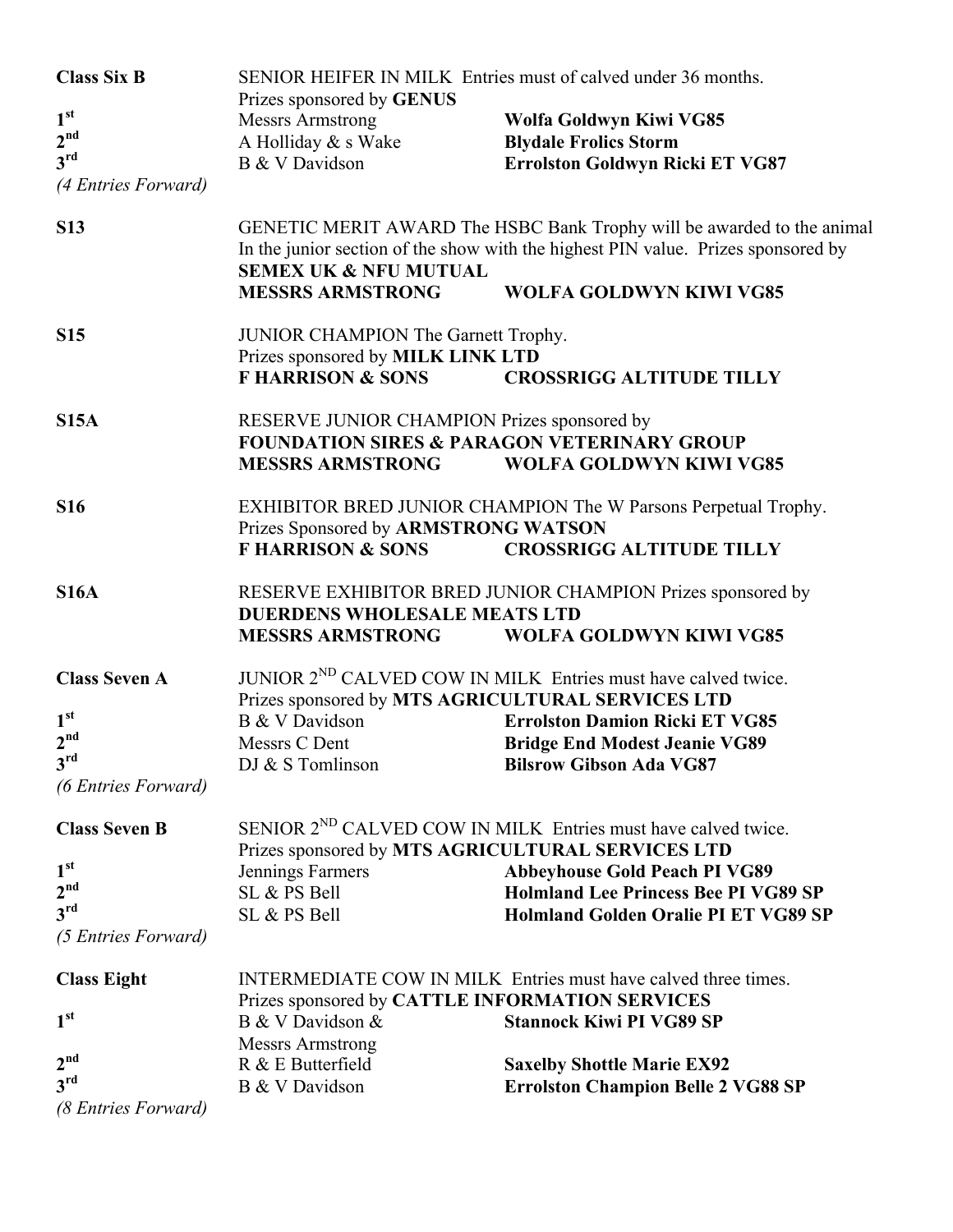| <b>Class Nine</b>   | SENIOR COW IN MILK Entries must have calved four times or more.<br>Prizes sponsored by WESTPOINT VETERINARY GROUP                                  |                                                                         |  |
|---------------------|----------------------------------------------------------------------------------------------------------------------------------------------------|-------------------------------------------------------------------------|--|
| 1 <sup>st</sup>     | Messrs C Dent                                                                                                                                      | <b>Ensdon Iron Maxine EX93</b>                                          |  |
| 2 <sup>nd</sup>     | B & V Davidson                                                                                                                                     | <b>Llydan Draderry Carol PI EX92 SP</b>                                 |  |
| 3 <sup>rd</sup>     | J Pratt & Son                                                                                                                                      | <b>Studdah Integrity Snowdrift EX94</b>                                 |  |
| (7 Entries Forward) |                                                                                                                                                    |                                                                         |  |
| <b>Class Ten</b>    | PRODUCTION & INSPECTION One point awarded per kg of Fat and Protein.<br>Inspection points to a maximum of 1000. The highest combined score will be |                                                                         |  |
|                     |                                                                                                                                                    | Awarded the Hilltop Trophy. Prizes sponsored by NMR & SEAGROW           |  |
| 1 <sup>st</sup>     | Jennings Farmers                                                                                                                                   | <b>Abbeyhouse Gold Peach PI VG89</b>                                    |  |
| 2 <sup>nd</sup>     | B & V Davidson                                                                                                                                     | <b>Llydan Draderry Carol PI EX92 SP</b>                                 |  |
| 3 <sup>rd</sup>     | SL & PS Bell                                                                                                                                       | <b>Holmland Lee Princess Bee PI VG89 SP</b>                             |  |
| (3 Entries Forward) | BREEDERS PAIR The Charles Lawson Perpetual Trophy.                                                                                                 |                                                                         |  |
| S 12                |                                                                                                                                                    |                                                                         |  |
|                     | Prizes sponsored by LKL SERVICES LTD                                                                                                               |                                                                         |  |
|                     | <b>B &amp; V DAVIDSON</b>                                                                                                                          | "ERROLSTON"                                                             |  |
| S12A                | <b>RESERVE BREEDERS PAIR</b><br>Prizes sponsored by ANIMAL SIGNS & SHOWTIME                                                                        |                                                                         |  |
|                     | <b>SL &amp; PS BELL</b>                                                                                                                            | "HOLMLAND"                                                              |  |
|                     |                                                                                                                                                    |                                                                         |  |
| <b>S</b> 14         | BEST UDDER IN THE SHOW John Dentice Trophy. Prizes sponsored by<br><b>BIOBEST</b>                                                                  |                                                                         |  |
|                     | <b>MESSRS C DENT</b>                                                                                                                               | <b>BRIDGE END MODEST JEANIE VG89</b>                                    |  |
|                     |                                                                                                                                                    |                                                                         |  |
| <b>S14A</b>         | RESERVE BEST UDDER IN THE SHOW Prizes sponsored by<br><b>COGENT UK</b>                                                                             |                                                                         |  |
|                     | <b>R &amp; E BUTTERFIELD</b>                                                                                                                       | <b>SAXELBY SHOTTLE MARIE EX92</b>                                       |  |
| S 17                | BEST EXHIBITOR BRED ANIMAL Tony Hackett Model Cow Trophy.<br>Prizes sponsored by FIRST MILK                                                        |                                                                         |  |
|                     | <b>B &amp; V DAVIDSON</b>                                                                                                                          | <b>ERROLSTON DAMION RICKI ET VG85</b>                                   |  |
| <b>S17A</b>         | RESERVE EXHIBITOR BRED ANIMAL                                                                                                                      |                                                                         |  |
|                     | Prizes sponsored by COGENT UK<br><b>JENNINGS FARMERS</b>                                                                                           | <b>ABBEYHOUSE GOLD PEACH PI VG89</b>                                    |  |
|                     |                                                                                                                                                    |                                                                         |  |
| <b>S</b> 18         | BEST NEW EXHIBITOR AWARD The Malgar Trophy. Prizes sponsored by<br><b>STORTH MACHINERY LTD</b>                                                     |                                                                         |  |
|                     | A & JE SMITH                                                                                                                                       | "CARKIN"                                                                |  |
| S 19                |                                                                                                                                                    | PREMIER BREEDERS AWARD Prizes sponsored by HOLSTEIN UK                  |  |
|                     | <b>B &amp; V DAVIDSON</b>                                                                                                                          | "ERROLSTON"                                                             |  |
| S 20                | <b>B &amp; V DAVIDSON</b>                                                                                                                          | PREMIER EXHIBITORS AWARD Prizes sponsored by HOLSTEIN UK<br>"ERROLSTON" |  |
|                     |                                                                                                                                                    |                                                                         |  |
| S 21                | GRAND CHAMPION The Carrs Billington Agriculture Trophy.<br>Prizes sponsored By CARRS BILLINGTON AGRICULTURE                                        |                                                                         |  |
|                     | <b>B &amp; V DAVIDSON</b>                                                                                                                          | <b>ERROLSTON DAMION RICKI ET VG85</b>                                   |  |